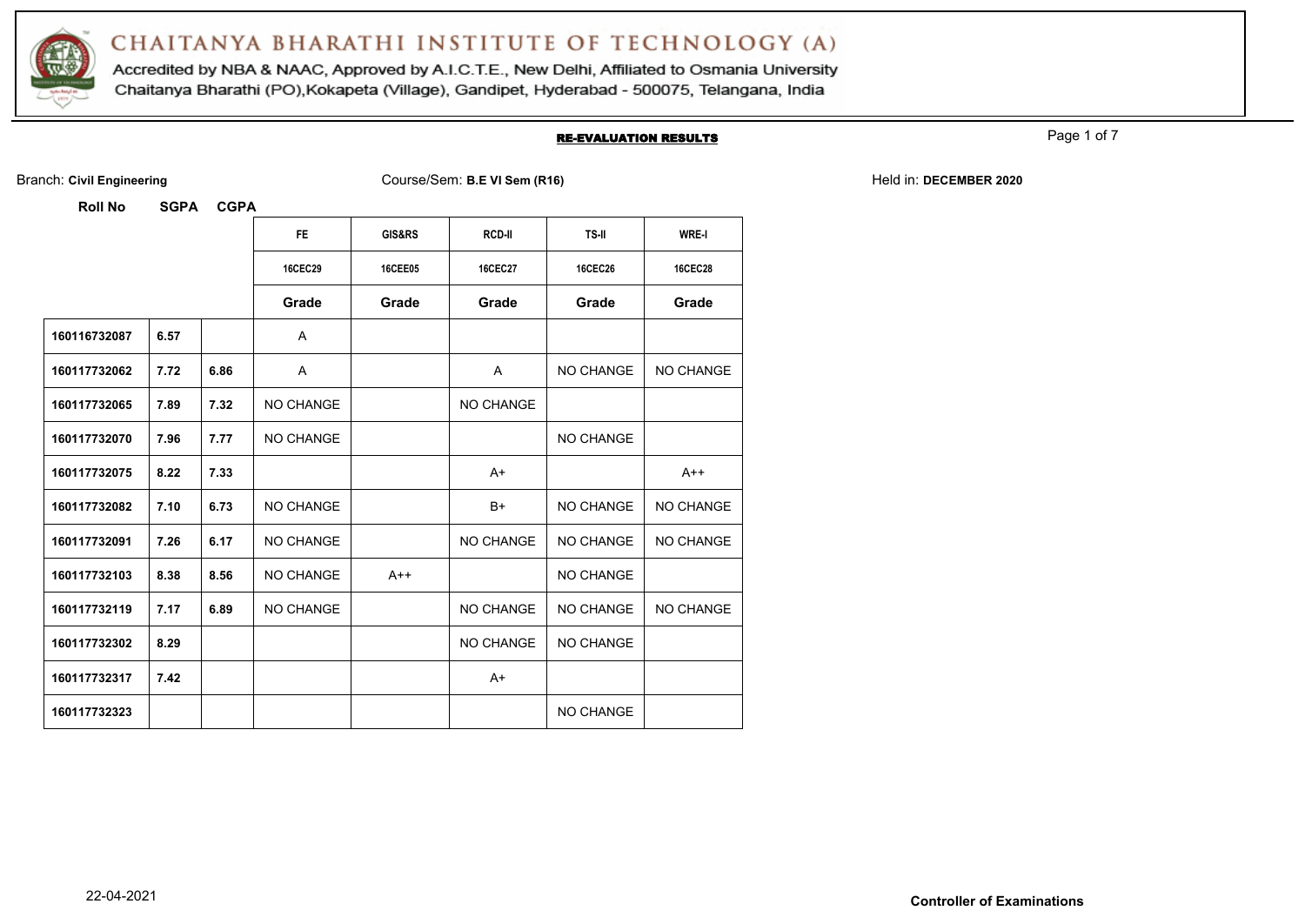

Accredited by NBA & NAAC, Approved by A.I.C.T.E., New Delhi, Affiliated to Osmania University Chaitanya Bharathi (PO), Kokapeta (Village), Gandipet, Hyderabad - 500075, Telangana, India

#### RE-EVALUATION RESULTS

Page 2 of 7

| Branch: Computer Science and Engg | Course/Sem: B.E VI Sem (R16) | Held in: DECEMBER 2020 |
|-----------------------------------|------------------------------|------------------------|
|                                   |                              |                        |

|              |      |      | Al             | CC             | <b>INS</b>     | <b>IOT</b>     | MC             | <b>SC</b>      |
|--------------|------|------|----------------|----------------|----------------|----------------|----------------|----------------|
|              |      |      | <b>16CSC26</b> | <b>16CSC25</b> | <b>16CSC28</b> | <b>16CSC29</b> | <b>16CSC27</b> | <b>16CSE08</b> |
|              |      |      | Grade          | Grade          | Grade          | Grade          | Grade          | Grade          |
| 160117733067 | 8.67 | 7.14 |                |                |                |                | NO CHANGE      |                |
| 160117733090 | 9.14 | 8.89 |                |                | NO CHANGE      |                | NO CHANGE      | $\circ$        |
| 160117733099 | 8.47 | 7.79 |                | NO CHANGE      | NO CHANGE      | NO CHANGE      | NO CHANGE      | NO CHANGE      |
| 160117733105 | 8.12 | 6.57 | NO CHANGE      |                |                |                |                |                |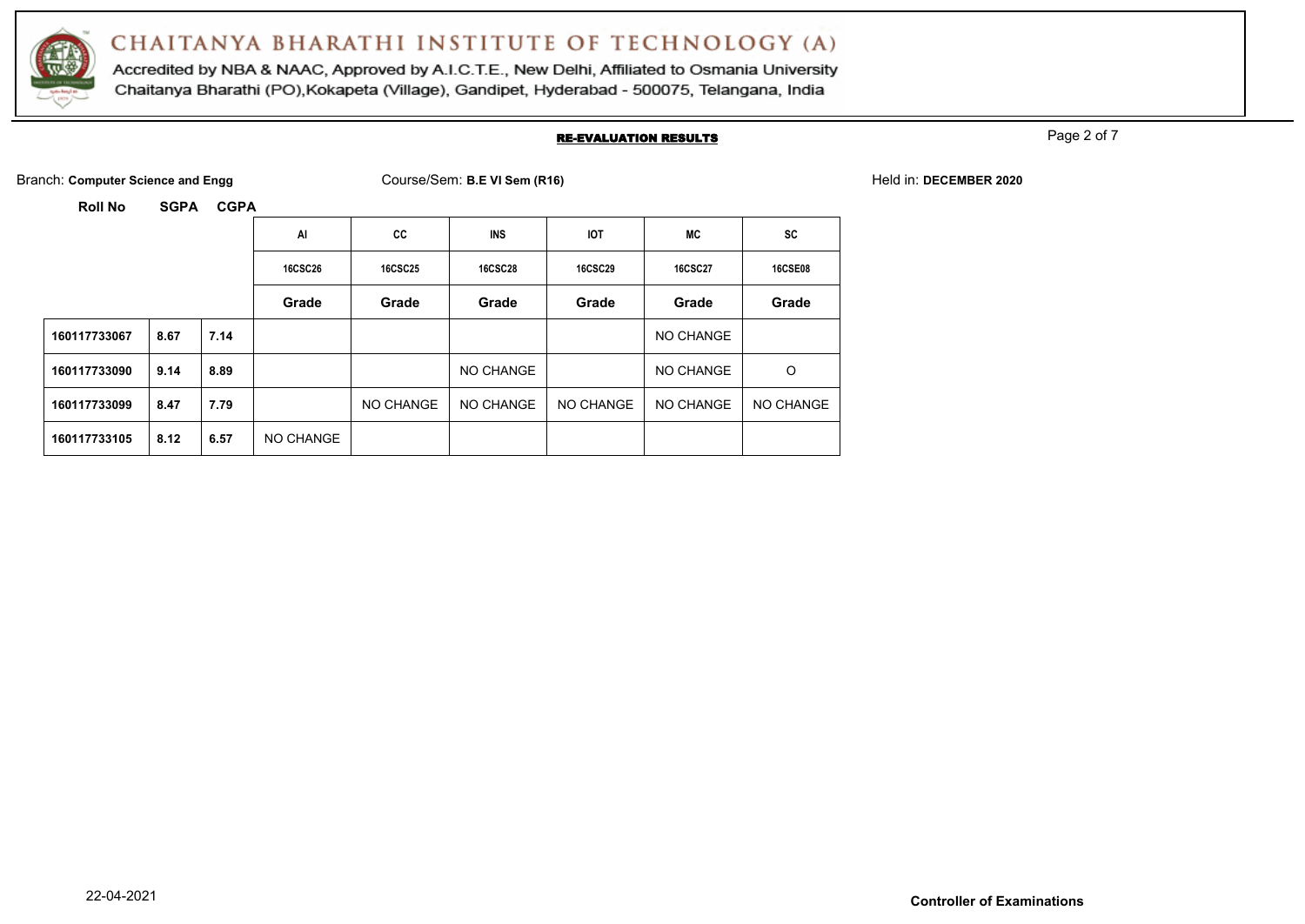

Accredited by NBA & NAAC, Approved by A.I.C.T.E., New Delhi, Affiliated to Osmania University Chaitanya Bharathi (PO), Kokapeta (Village), Gandipet, Hyderabad - 500075, Telangana, India

### RE-EVALUATION RESULTS

Page 3 of 7

Branch: Electrical and Electronics Engg **Course/Sem: B.E VI Sem (R16)** Held in: DECEMBER 2020

|              |      |      | <b>AITEE</b> | EM-III    | <b>MPMC</b>    | <b>PSD</b>     | <b>SP</b>      | <b>STEE</b>      |
|--------------|------|------|--------------|-----------|----------------|----------------|----------------|------------------|
|              |      |      | 16EEE06      | 16EEC23   | <b>16EEC26</b> | <b>16EEC25</b> | <b>16EEC24</b> | <b>16EEE12</b>   |
|              |      |      | Grade        | Grade     | Grade          | Grade          | Grade          | Grade            |
| 160117734008 | 7.36 | 6.40 |              |           |                |                | NO CHANGE      |                  |
| 160117734015 | 7.21 | 6.01 |              |           |                | NO CHANGE      | NO CHANGE      | <b>NO CHANGE</b> |
| 160117734020 | 7.77 | 6.91 |              |           | NO CHANGE      | NO CHANGE      | NO CHANGE      | NO CHANGE        |
| 160117734053 | 6.35 |      | NO CHANGE    | NO CHANGE | NO CHANGE      | NO CHANGE      |                |                  |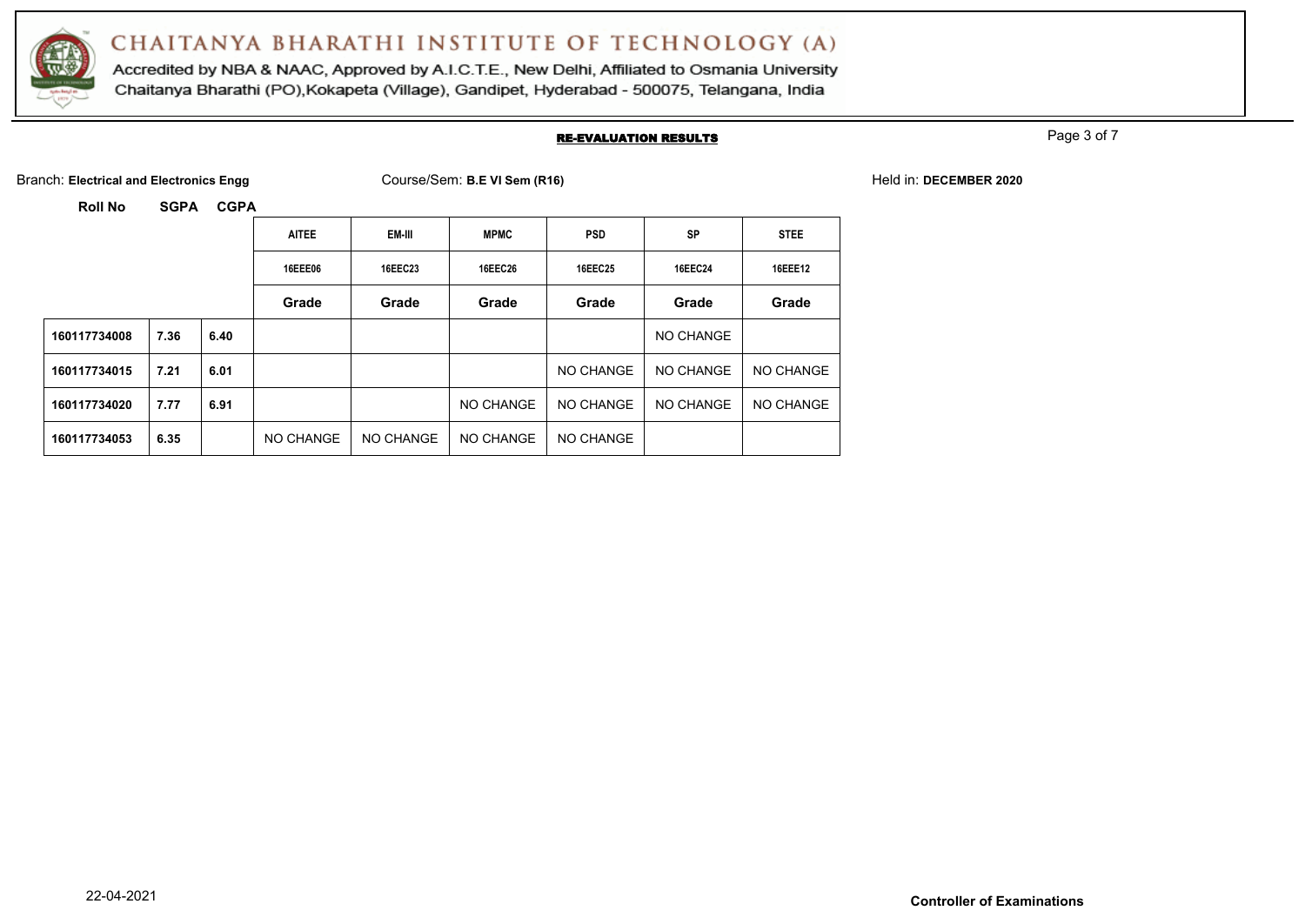

Accredited by NBA & NAAC, Approved by A.I.C.T.E., New Delhi, Affiliated to Osmania University Chaitanya Bharathi (PO), Kokapeta (Village), Gandipet, Hyderabad - 500075, Telangana, India

#### RE-EVALUATION RESULTS

Page 4 of 7

Branch: Electronics and Communication Engg Course/Sem: B.E VI Sem (R16) **Held in: DECEMBER 2020** Held in: DECEMBER 2020

|              |      |      | <b>DS</b>      | <b>ESD</b>     | <b>JP</b>      | <b>ME</b>      | PP        | <b>WMC</b>     |
|--------------|------|------|----------------|----------------|----------------|----------------|-----------|----------------|
|              |      |      | <b>16ITE27</b> | <b>16ECC25</b> | <b>16ITE25</b> | <b>16ECC27</b> | 16ITE26   | <b>16ECC28</b> |
|              |      |      | Grade          | Grade          | Grade          | Grade          | Grade     | Grade          |
| 160117735026 | 8.42 | 5.70 |                |                |                | NO CHANGE      |           |                |
| 160117735028 | 8.13 |      |                |                |                | Α              |           |                |
| 160117735039 | 7.96 | 7.42 |                |                | NO CHANGE      |                |           | NO CHANGE      |
| 160117735044 | 8.30 | 6.83 |                |                | NO CHANGE      |                |           | NO CHANGE      |
| 160117735085 | 8.62 | 7.12 |                |                |                |                |           | NO CHANGE      |
| 160117735101 | 8.82 | 7.07 |                | NO CHANGE      |                |                |           | NO CHANGE      |
| 160117735150 | 9.58 | 9.20 | $A++$          |                |                |                |           |                |
| 160117735181 |      |      |                |                |                |                | NO CHANGE |                |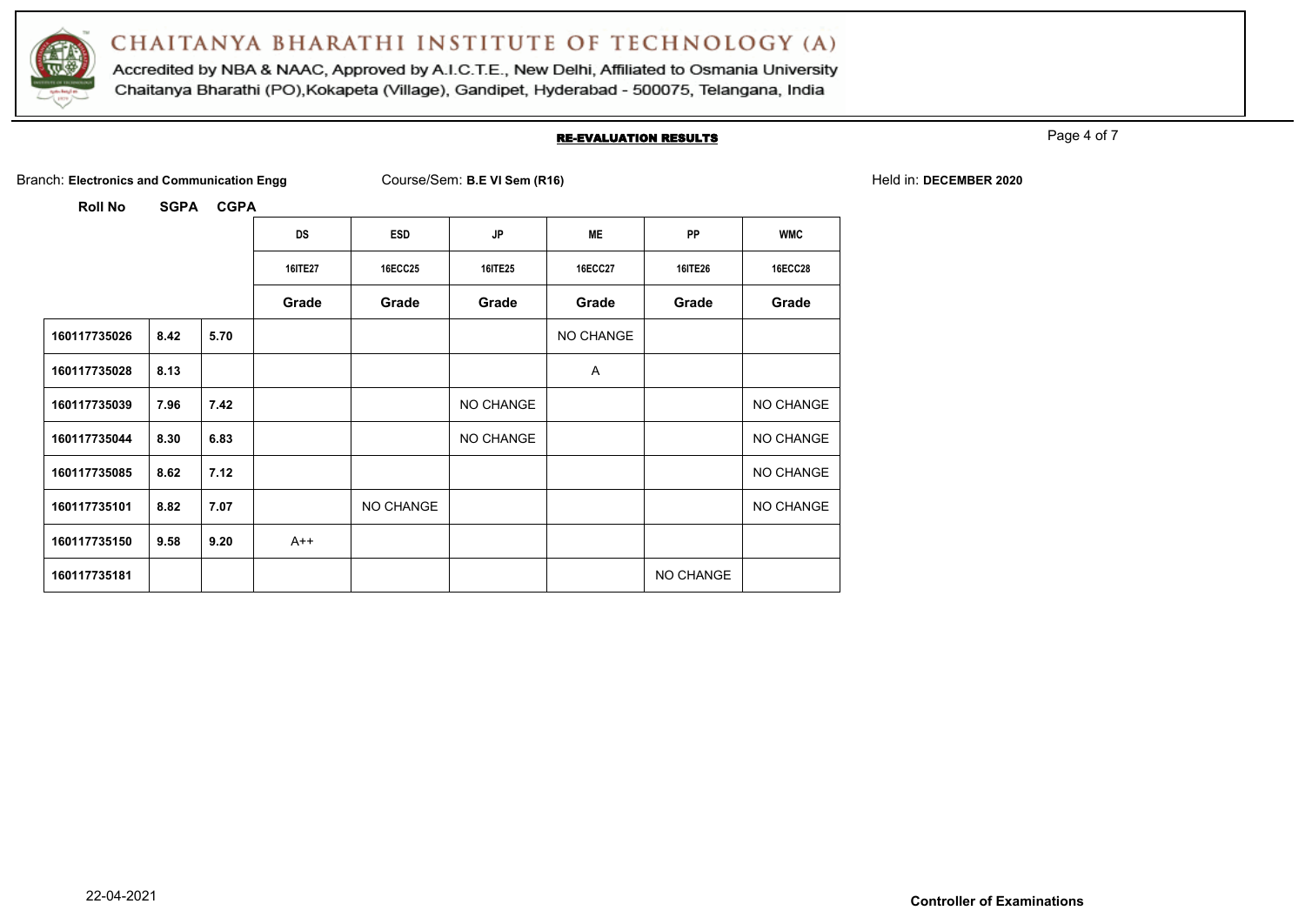

Accredited by NBA & NAAC, Approved by A.I.C.T.E., New Delhi, Affiliated to Osmania University Chaitanya Bharathi (PO), Kokapeta (Village), Gandipet, Hyderabad - 500075, Telangana, India

#### RE-EVALUATION RESULTS

Page 5 of 7

Branch: Information Technology **Course/Sem: B.E VI Sem (R16)** Held in: DECEMBER 2020

|              |      |      | AI               | <b>DWDM</b>      | <b>IRS</b>       | <b>OOSD</b>      | <b>PCD</b> |
|--------------|------|------|------------------|------------------|------------------|------------------|------------|
|              |      |      | 16ITC26          | 16ITC25          | <b>16ITE08</b>   | 16ITE06          | 16ITC27    |
|              |      |      | Grade            | Grade            | Grade            | Grade            | Grade      |
| 160117737056 | 7.68 | 5.94 | $A++$            | NO CHANGE        |                  |                  | NO CHANGE  |
| 160117737067 | 9.01 | 7.76 | <b>NO CHANGE</b> |                  |                  |                  | O          |
| 160117737078 | 8.95 | 8.79 |                  | $A+$             |                  |                  |            |
| 160117737081 | 8.06 | 6.78 |                  |                  | <b>NO CHANGE</b> |                  |            |
| 160117737087 | 7.79 | 5.93 |                  |                  |                  |                  | $A+$       |
| 160117737090 | 8.51 | 8.15 |                  | <b>NO CHANGE</b> |                  |                  | $A++$      |
| 160117737109 | 8.24 | 7.71 |                  |                  |                  |                  | $A++$      |
| 160117737110 | 8.80 | 7.70 |                  | NO CHANGE        |                  |                  | $A++$      |
| 160117737115 | 8.92 | 7.37 | NO CHANGE        | NO CHANGE        |                  | <b>NO CHANGE</b> | $A++$      |
| 160117737313 | 8.01 |      |                  | $C+$             |                  |                  |            |
| 160117737320 | 6.98 |      |                  |                  |                  |                  | NO CHANGE  |
| 160117737322 | 7.52 |      |                  |                  |                  |                  | NO CHANGE  |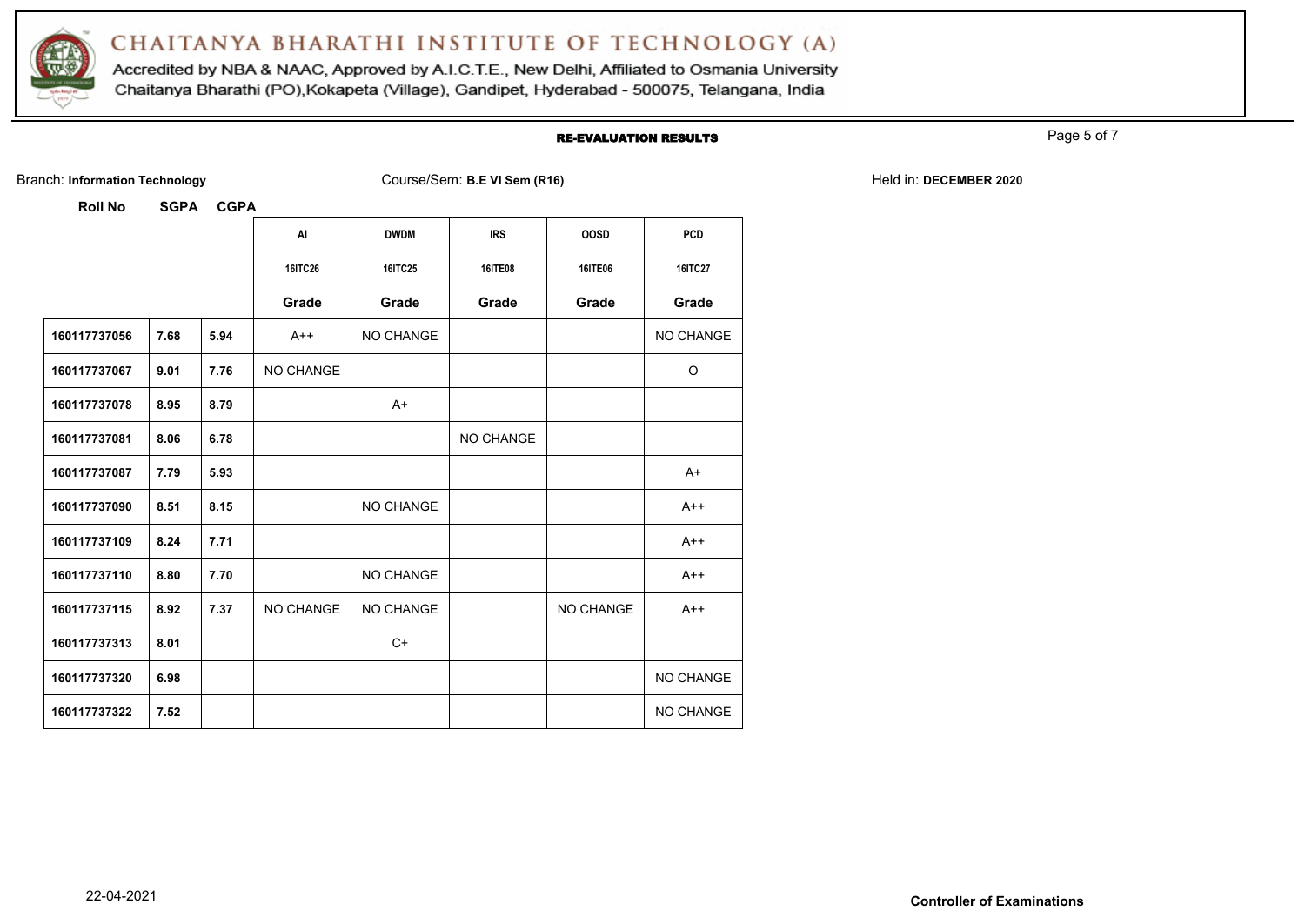

Accredited by NBA & NAAC, Approved by A.I.C.T.E., New Delhi, Affiliated to Osmania University Chaitanya Bharathi (PO), Kokapeta (Village), Gandipet, Hyderabad - 500075, Telangana, India

#### RE-EVALUATION RESULTS

Page 6 of 7

| Branch: Mechanical Engineering |             |             |                |                    | Course/Sem: B.E VI Sem (R16) |                |                |                |                | Held in: DECEMBER 2020 |
|--------------------------------|-------------|-------------|----------------|--------------------|------------------------------|----------------|----------------|----------------|----------------|------------------------|
| <b>Roll No</b>                 | <b>SGPA</b> | <b>CGPA</b> |                |                    |                              |                |                |                |                |                        |
|                                |             |             | AE             | <b>CAD&amp;CAM</b> | DM                           | <b>MCMTE</b>   | MD             | <b>MMFM</b>    | OOPC++         | <b>TTM</b>             |
|                                |             |             | <b>16MEE07</b> | <b>16MEC26</b>     | 16PEE10                      | <b>16MEC27</b> | <b>16MEC29</b> | <b>16PEE08</b> | <b>16MEE09</b> | <b>16MEC28</b>         |
|                                |             |             | Grade          | Grade              | Grade                        | Grade          | Grade          | Grade          | Grade          | Grade                  |
| 160116736014                   | 7.80        | 6.15        |                | $A+$               |                              |                |                |                |                |                        |
| 160117736073                   | 8.56        | 6.90        |                |                    |                              | NO CHANGE      |                |                |                |                        |
| 160117736078                   | 8.99        | 8.52        |                |                    | NO CHANGE                    | $A++$          |                |                | NO CHANGE      |                        |
| 160117736079                   | 8.74        | 7.52        |                |                    |                              | $A+$           |                |                | NO CHANGE      | NO CHANGE              |
| 160117736098                   | 8.20        | 7.54        | $A++$          |                    |                              |                |                |                |                |                        |
| 160117736099                   | 8.36        | 5.94        |                |                    |                              | NO CHANGE      | NO CHANGE      | O              |                |                        |
| 160117736314                   | 8.86        |             |                | NO CHANGE          |                              |                |                | O              |                |                        |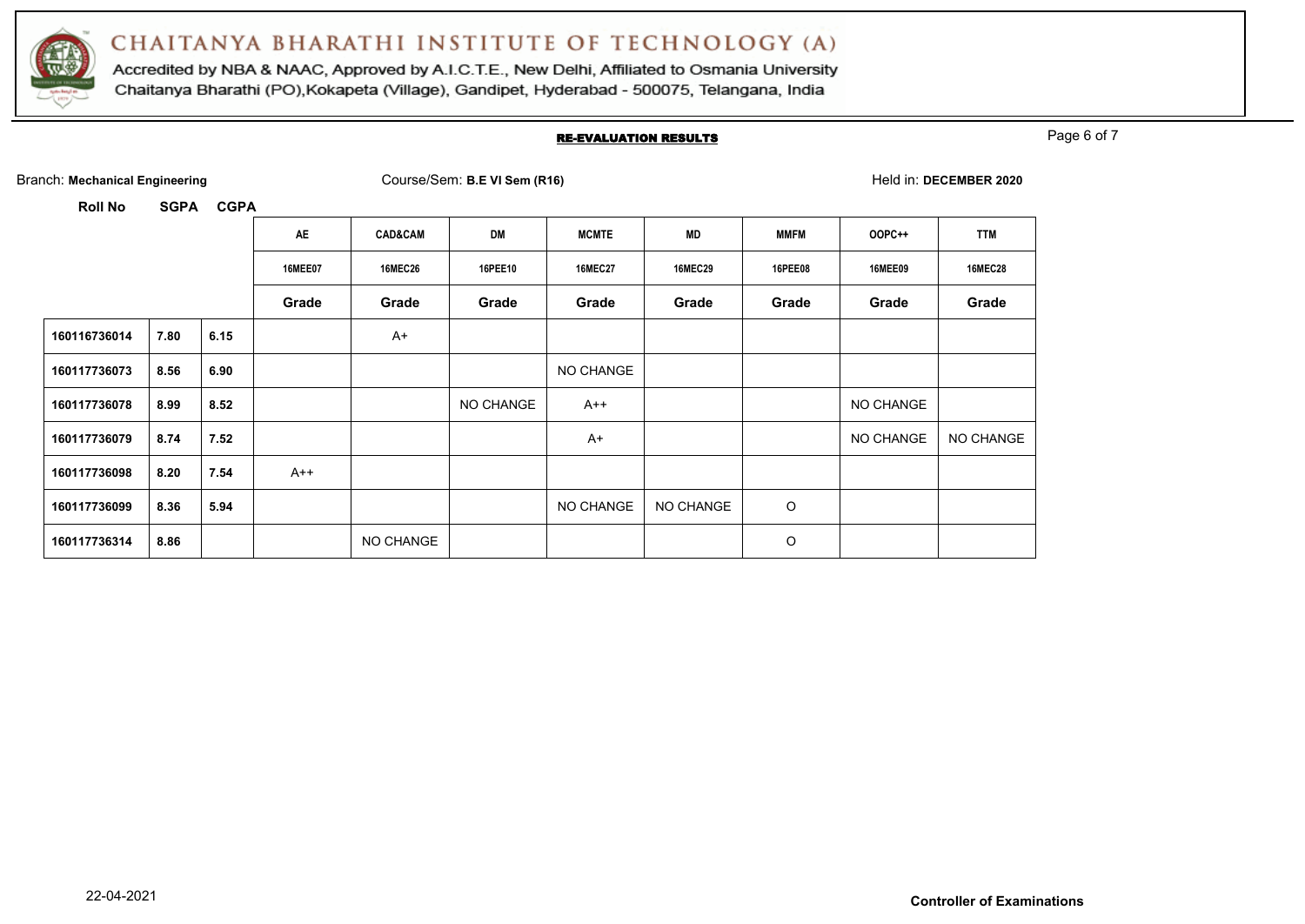

Accredited by NBA & NAAC, Approved by A.I.C.T.E., New Delhi, Affiliated to Osmania University Chaitanya Bharathi (PO), Kokapeta (Village), Gandipet, Hyderabad - 500075, Telangana, India

#### RE-EVALUATION RESULTS

Page 7 of 7

Branch: **Production Engineering Example 2020** Course/Sem: B.E VI Sem (R16) **Held in:** DECEMBER 2020

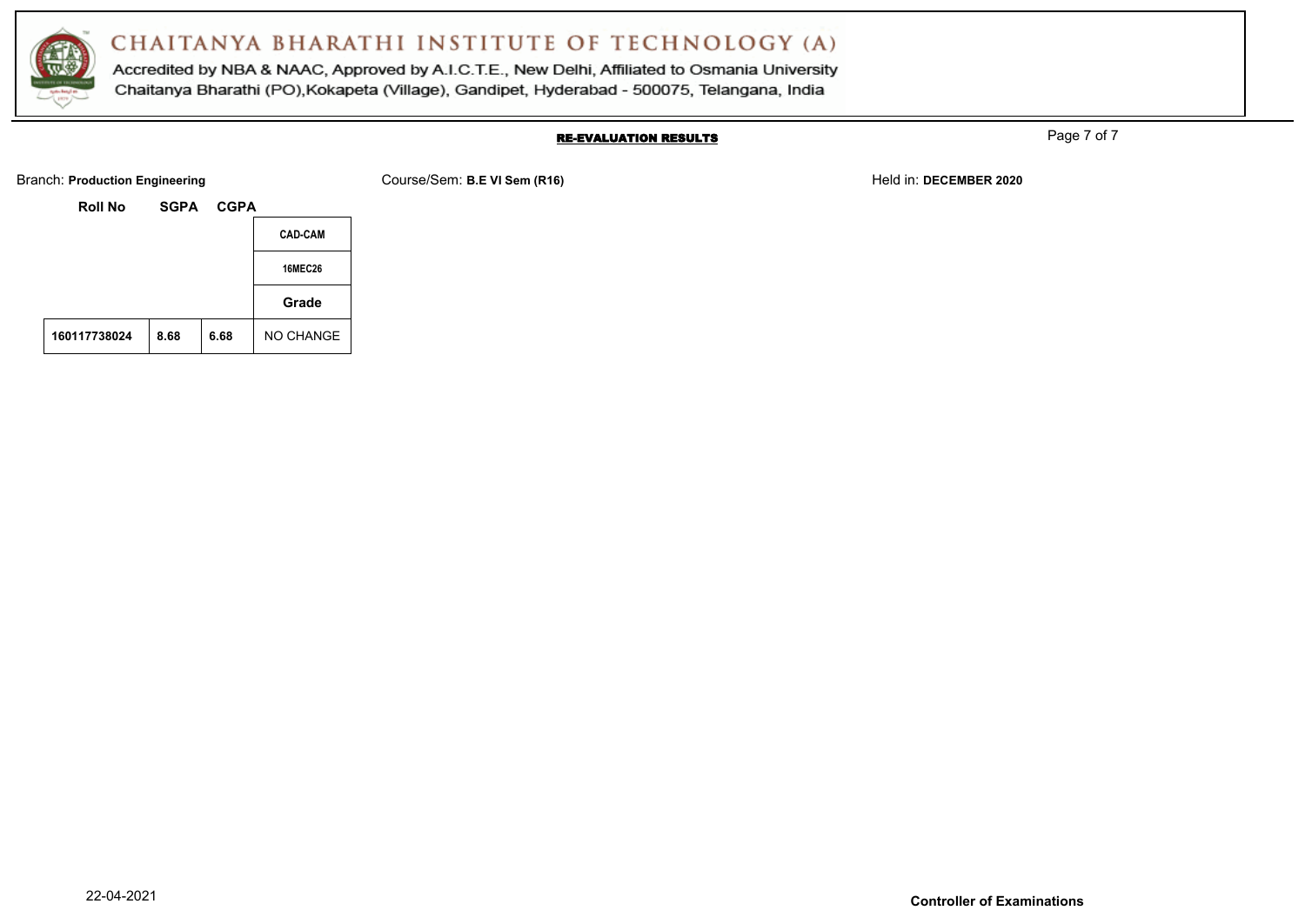

Accredited by NBA & NAAC, Approved by A.I.C.T.E., New Delhi, Affiliated to Osmania University Chaitanya Bharathi (PO), Kokapeta (Village), Gandipet, Hyderabad - 500075, Telangana, India

### RE-EVALUATION RESULTS

Page 1 of 2

Branch: **Biotechnology** Course/Sem: **B.Tech VI Sem (R16)** Held in: **DECEMBER 2020**

| <b>Roll No</b> | <b>SGPA</b> | <b>CGPA</b> |           |
|----------------|-------------|-------------|-----------|
|                |             |             | FT.       |
|                |             |             | 16BTC29   |
|                |             |             | Grade     |
| 160117805005   | 6.71        | 5.90        | NO CHANGE |
| 160117805045   | 6.99        | 5.49        | А         |